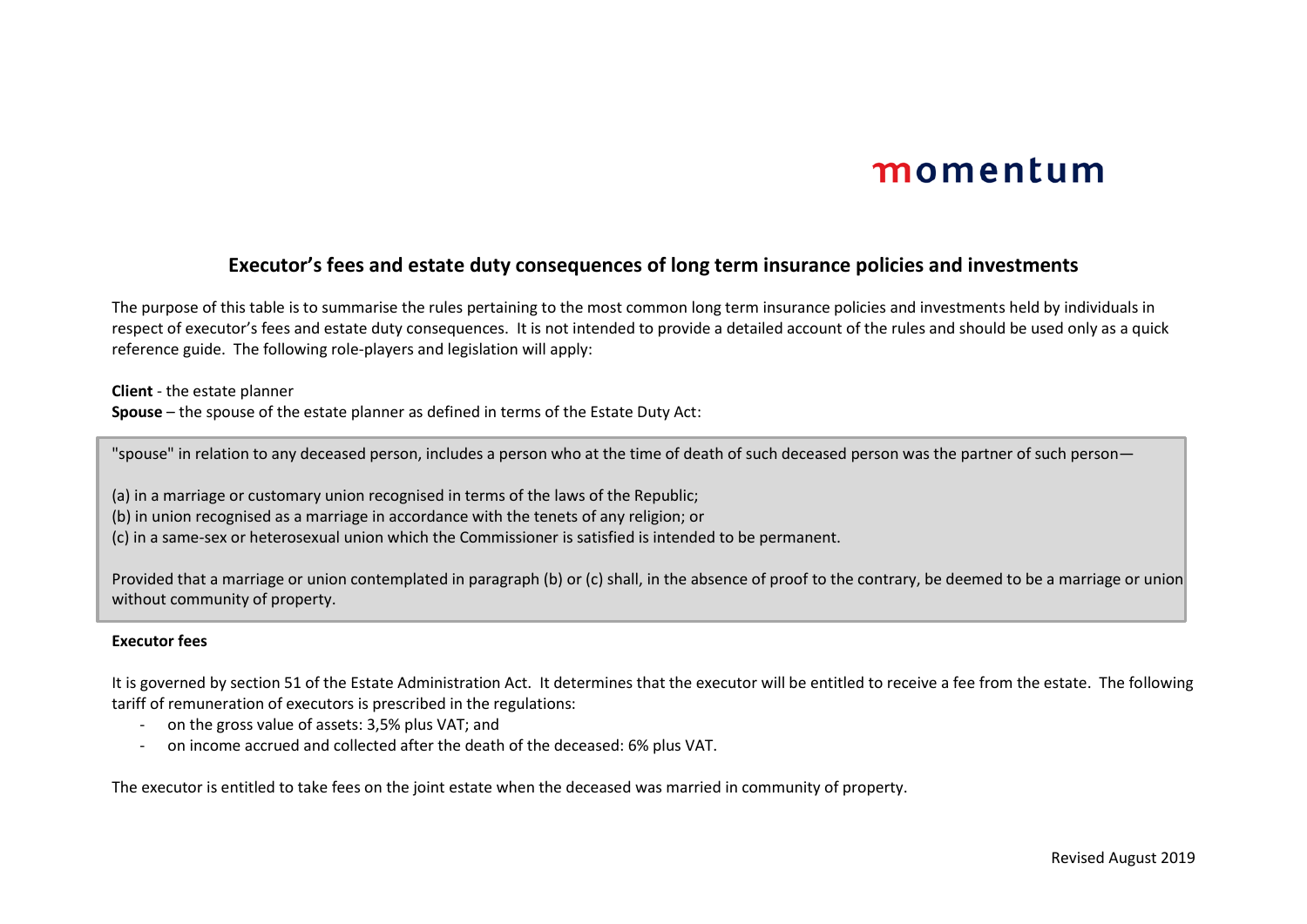#### **Section 3(2) of the Estate Duty Act – What is property:**

"Property" means any right in or to property, movable or immovable, corporeal or incorporeal, and includes—

(a) any fiduciary, usufructuary or other like interest in property (including a right to an annuity charged upon property) held by the deceased immediately prior to his death;

(b) any right to an annuity (other than a right to an annuity charged upon any property) enjoyed by the deceased immediately prior to his death which accrued to some other person on the death of the deceased,

#### **Section 3(3) of the Estate Duty Act – What is deemed property:**

Property which is deemed to be property of the deceased includes—

(a) so much of any amount due and recoverable under any policy of insurance which is a 'domestic policy', upon the life of the deceased as exceeds the aggregate amount of any premiums or consideration proved to the satisfaction of the Commissioner to have been paid by any person who is entitled to the amount due under the policy, together with interest at six per cent per annum calculated upon such premiums or consideration from the date of payment to the date of death: Provided that the foregoing provisions of this paragraph shall not apply in respect of any amount due and recoverable under a policy of insurance, if  $-$ 

(i) the amount due under such policy is recoverable by the surviving spouse or child of the deceased under a duly registered ante-nuptial or post nuptial contract; or

(iA) the Commissioner is satisfied that the policy was taken out or acquired by a person who on the date of death of the deceased was a partner of the deceased, or held any share or like interest in a company in which the deceased on that date held any share or like interest, for the purpose of enabling that person to acquire the whole or part of—

(aa) the deceased's interest in the partnership concerned; or

(bb) the deceased's share or like interest in that company and any claim by the deceased against that company, and that no premium on the policy was paid or borne by the deceased;

(ii) except where the provisions of paragraph (i) or (iA) of this proviso apply, the Commissioner is satisfied and remains satisfied that such policy was not effected by or at the instance of the deceased, that no premium on such policy was paid or borne by the deceased, that no amount due or recoverable under such policy has been or will be paid into the estate of the deceased and that no such amount has been or will be paid to, or utilized for the benefit of, any relative of the deceased or any person who was wholly or partly dependent for his maintenance upon the de ceased or any company which was at any time a family company in relation to the deceased;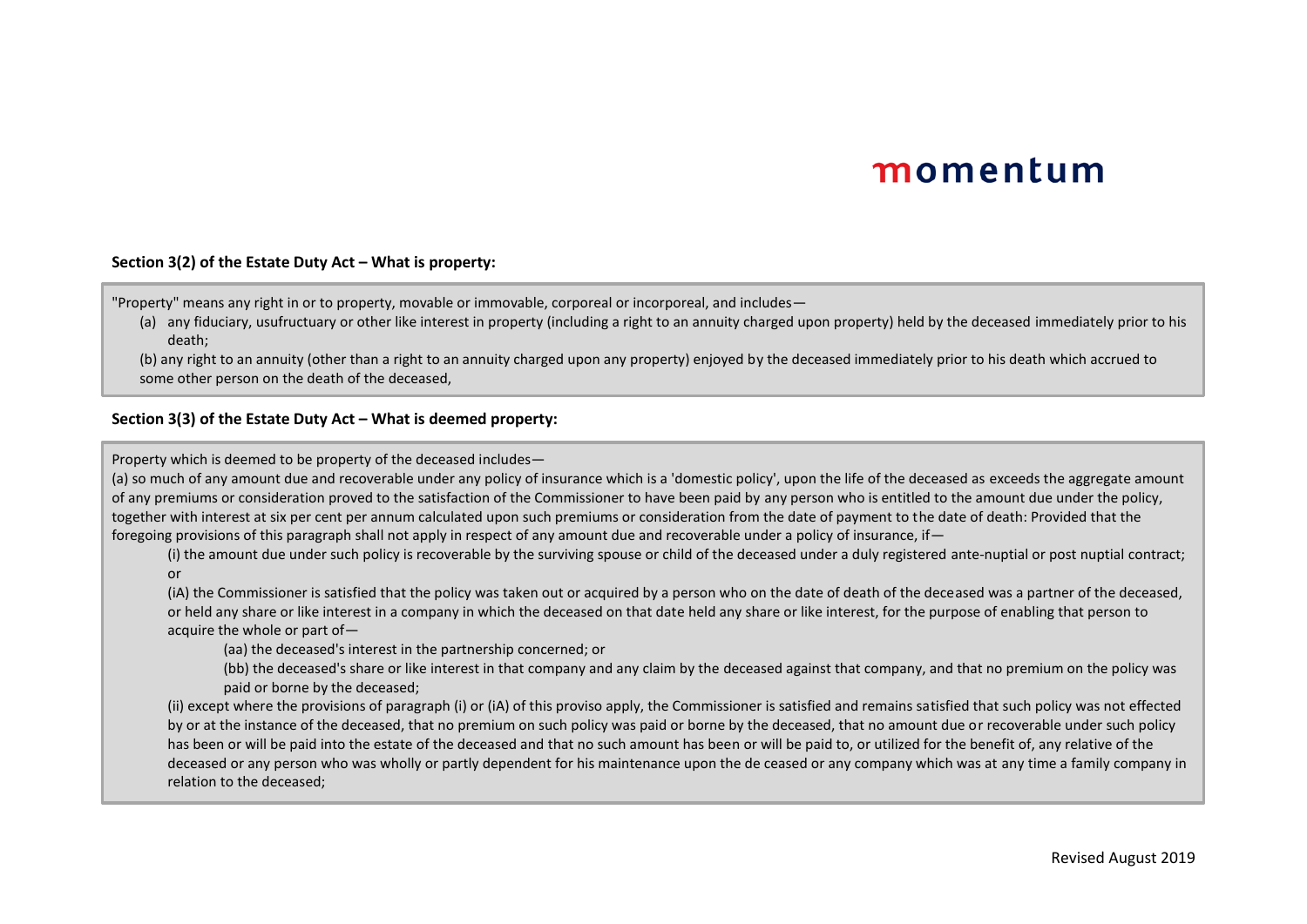#### **Section 4(q) of the Estate Duty Act – Bequests to spouses:**

(q) so much of the value of any property included in the estate which has not been allowed as a deduction under the foregoing provisions of this section, as accrues to the surviving spouse of the deceased: Provided that—

(i) the deduction allowable under the provisions of this paragraph shall be reduced by so much of any amount as the surviving spouse is required in terms of the will of the deceased to dispose of to any other person or trust:

(ii) no deduction shall be allowed under the provisions of this paragraph in respect of any property which accrues to a trust established by the deceased for the benefit of the surviving spouse, if the trustee of such trust has a discretion to allocate such property or any income there from to any person other than the surviving spouse.

#### **Section 3(2)(i) of the Estate Duty Act – Retirement funds not part of estate:**

so much of any benefit which is due and payable by, or in consequence of membership or past membership of, any pension fund, pension preservation fund, provident fund, provident preservation fund or retirement annuity fund as defined in the Income Tax Act, 1962 (Act No. 58 of 1962), on or as a result of the death of the deceased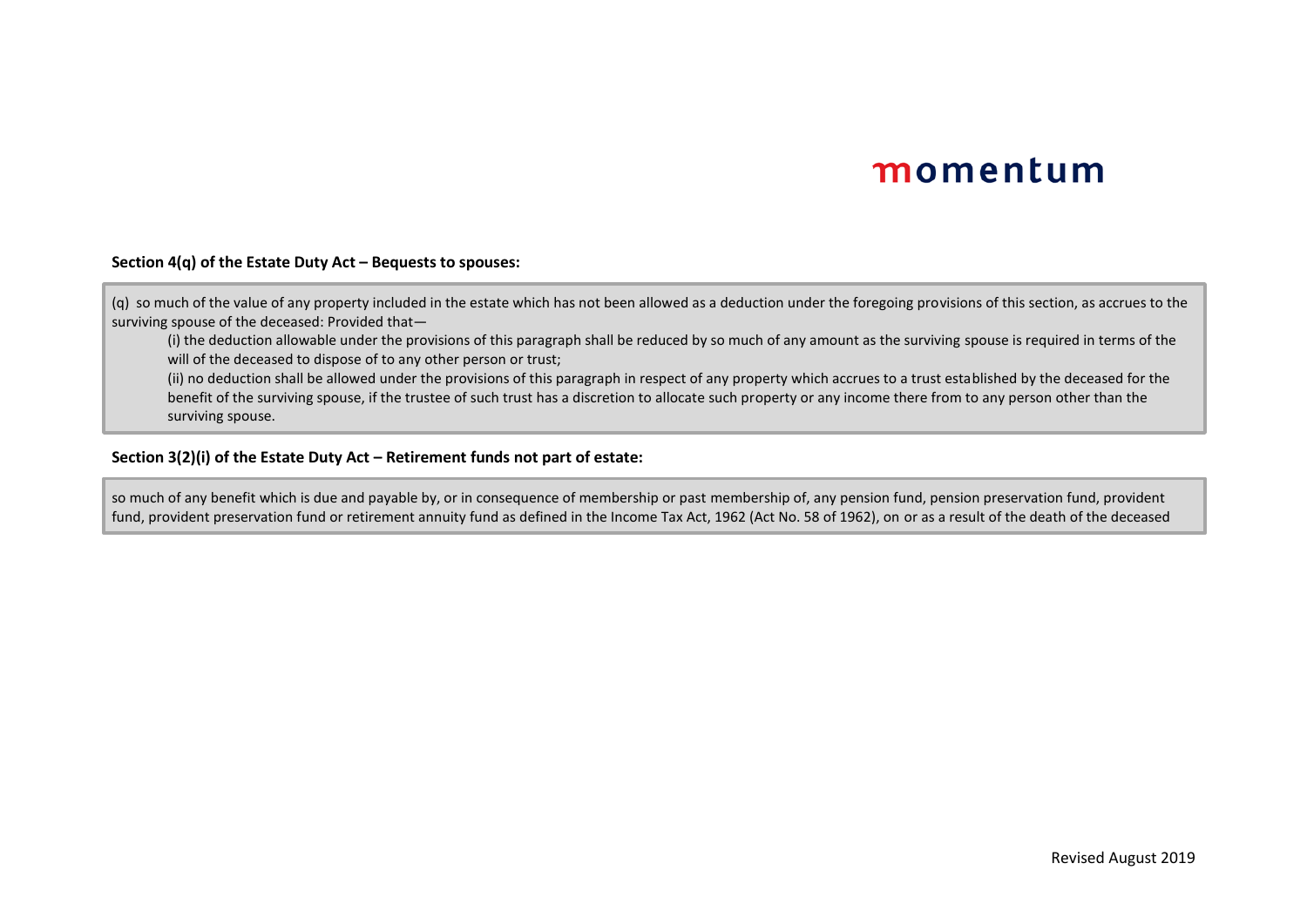| Policy/Investment      | Policyholder/Investor | Life insured | <b>Beneficiary</b> | Executor's  | Subject to  | <b>Notes</b>                     |
|------------------------|-----------------------|--------------|--------------------|-------------|-------------|----------------------------------|
|                        |                       |              |                    | fees        | estate duty |                                  |
|                        | Client                | Client       | None/Estate        | Yes - paid  | Yes         | Deemed asset in estate in        |
|                        |                       |              |                    | into estate |             | terms of $s3(3)$ .               |
|                        |                       |              |                    |             |             | If the spouse receives the       |
|                        |                       |              |                    |             |             | proceeds via the will the s4(q)  |
|                        |                       |              |                    |             |             | deduction will apply - no estate |
|                        |                       |              |                    |             |             | duty                             |
|                        |                       |              | Spouse             | $No - paid$ | <b>No</b>   | Deemed asset in estate           |
|                        |                       |              |                    | to spouse   |             | however section 4(q)             |
|                        |                       |              |                    |             |             | deduction applies                |
|                        |                       |              | Other party        | $No - paid$ | Yes         | Deemed asset in estate ito       |
|                        |                       |              |                    | to other    |             | s3(3)(a)                         |
| <b>Myriad personal</b> |                       |              |                    |             |             |                                  |
| life policy            |                       | Other party  | N/A                | Policy does | No          | There is no cash value, so no    |
|                        |                       |              |                    | not pay out |             | inclusion in the estate and      |
|                        |                       |              |                    | due to      |             | policy ownership will be dealt   |
|                        |                       |              |                    | death of    |             | with in terms of the will of the |
|                        |                       |              |                    | client      |             | deceased policyholder            |
|                        | Spouse                | Client       | None/Spouse        | No.         | <b>No</b>   | Deemed asset in estate           |
|                        |                       |              |                    |             |             | however section 4(q)             |
|                        |                       |              |                    |             |             | deduction applies                |
|                        |                       |              | Other party        | <b>No</b>   | Yes         | Deemed asset in estate ito       |
|                        |                       |              |                    |             |             | s3(3)(a)                         |
|                        | Other party           | Client       | None/Other         | <b>No</b>   | Yes         | Deemed asset in estate ito       |
|                        |                       |              | party              |             |             | s3(3)(a)                         |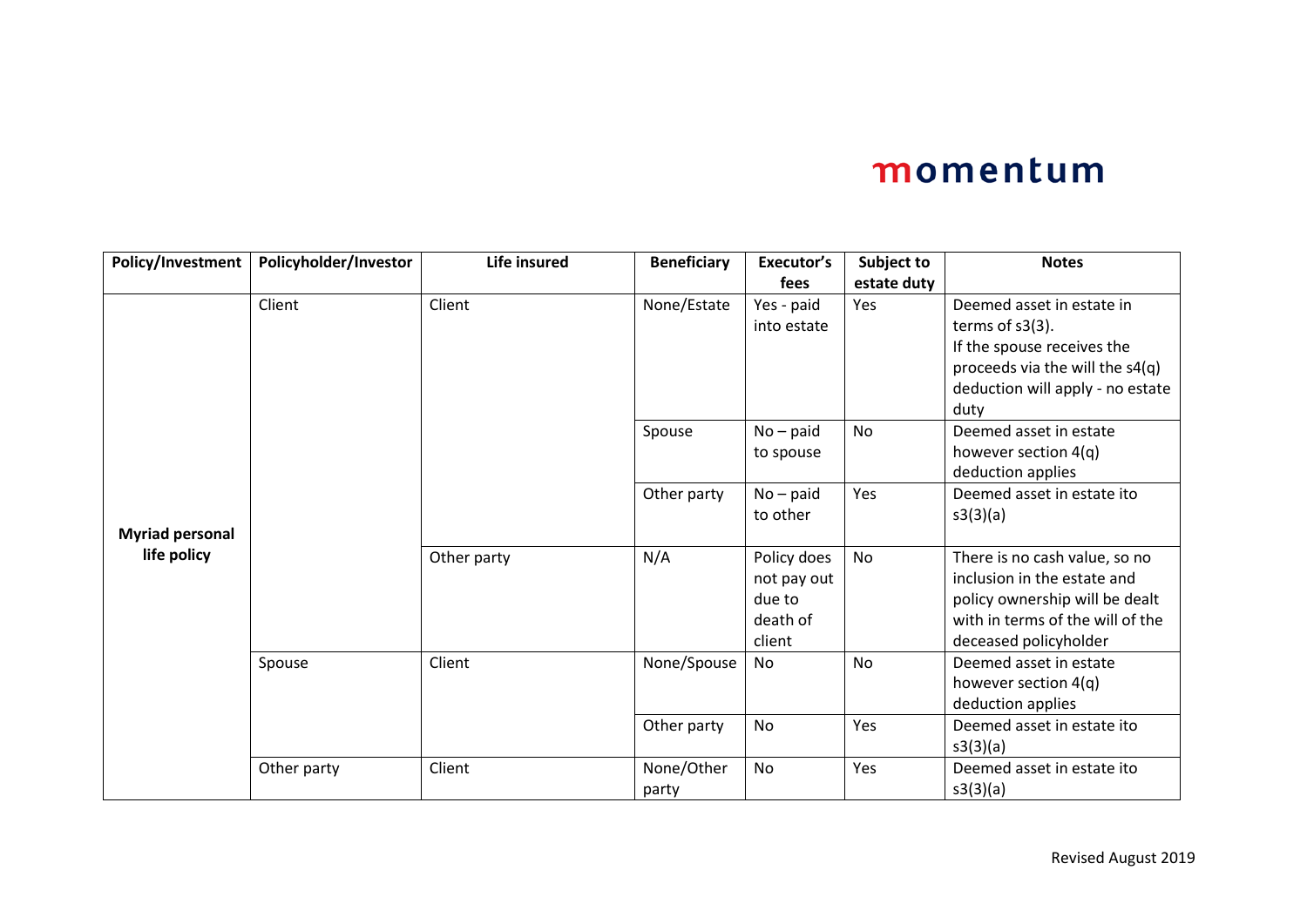| Policy/Investment                               | Policyholder/Investor                                 | Life insured                                                                                                                                                        | <b>Beneficiary</b>                  | Executor's<br>fees | Subject to<br>estate duty | <b>Notes</b>                                                                                                                                                     |
|-------------------------------------------------|-------------------------------------------------------|---------------------------------------------------------------------------------------------------------------------------------------------------------------------|-------------------------------------|--------------------|---------------------------|------------------------------------------------------------------------------------------------------------------------------------------------------------------|
|                                                 | Co-business owner/s                                   | Client                                                                                                                                                              | None - pays<br>to<br>policyholder   | <b>No</b>          | <b>No</b>                 | Included in estate as deemed<br>asset, but excluded if all the<br>requirements of $s$ 3(3)(a)(iA) of<br>the Estate Duty Act are met                              |
| Myriad buy and<br>sell policy                   | Co-business owner/s                                   | Client in the capacity as<br>insured representative of a<br>legal entity that is a<br>business owner (ex the<br>client is a trustee acting on<br>behalf of a trust) | None $-$ pays<br>to<br>policyholder | <b>No</b>          | Yes                       | Included in estate as deemed<br>asset. As life insured is not a<br>business owner, the<br>s3(3)(a)(iA) requirements will<br>not be met                           |
|                                                 | Business entity of<br>which the client is an<br>owner | Client                                                                                                                                                              | None $-$ pays<br>to<br>policyholder | <b>No</b>          | Yes                       | Client and business entity are<br>not co-business owners in<br>relation to each other and<br>therefore the requirements of<br>the Estate Duty Act are not<br>met |
| Myriad key-<br>person policy                    | <b>Business entity</b>                                | Client                                                                                                                                                              | None $-$ pays<br>to<br>policyholder | <b>No</b>          | <b>No</b>                 | Included as a deemed asset<br>but will be excluded if all the<br>requirements of $s$ 3(3)(a)(ii) are<br>met                                                      |
| <b>Myriad</b><br>contingent<br>liability policy | <b>Business entity</b>                                | Client                                                                                                                                                              | None $-$ pays<br>to<br>policyholder | <b>No</b>          | Yes                       | Included as a deemed asset<br>and in general no estate duty<br>exemption applies                                                                                 |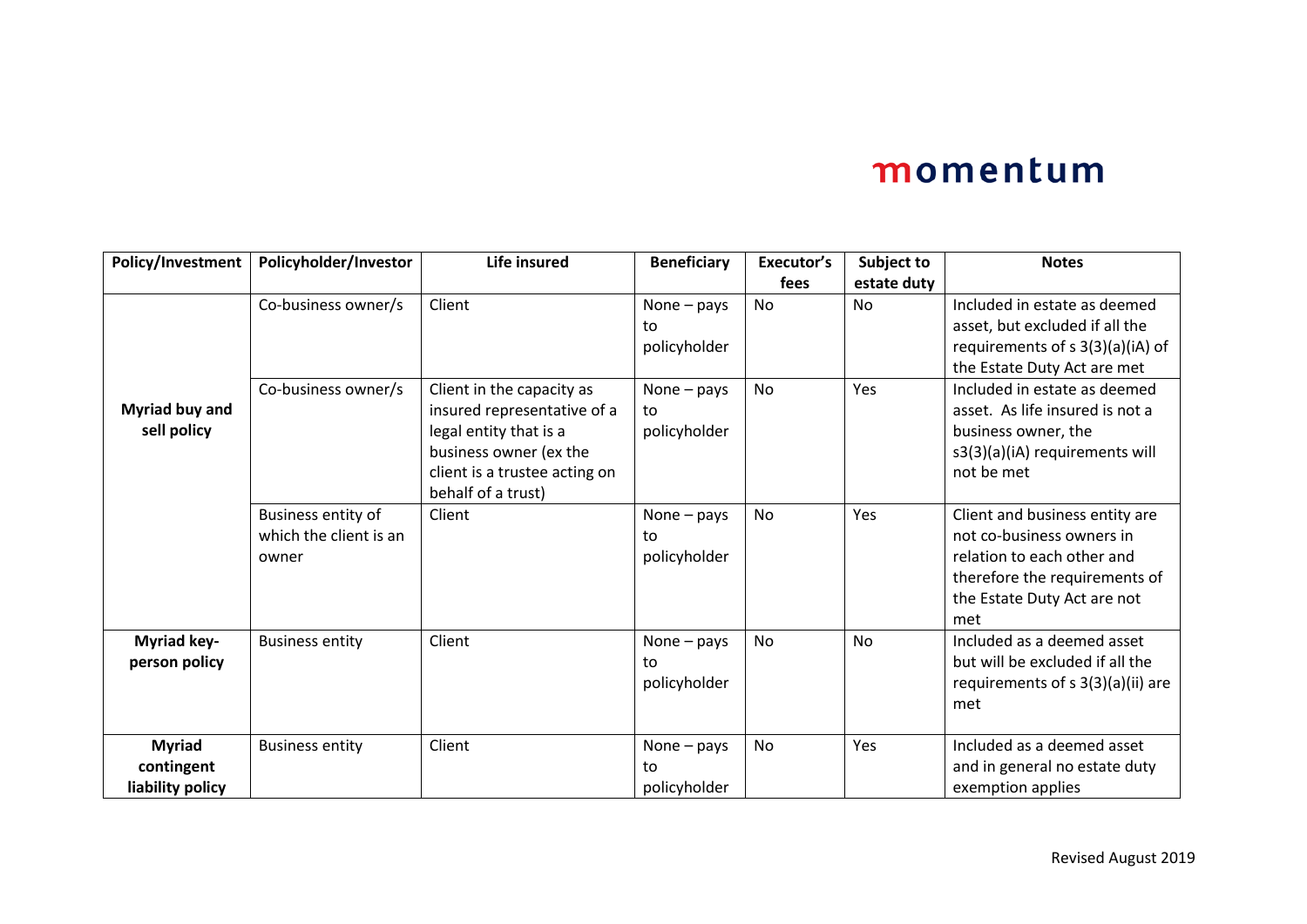| Policy/Investment        | Policyholder/Investor  | Life insured                | <b>Beneficiary</b> | Executor's | Subject to  | <b>Notes</b>                       |
|--------------------------|------------------------|-----------------------------|--------------------|------------|-------------|------------------------------------|
|                          |                        |                             |                    | fees       | estate duty |                                    |
| <b>Myriad loan</b>       | <b>Business entity</b> | Client                      | None $-$ pays      | No         | Yes         | Included as a deemed asset and     |
| account                  |                        |                             | to                 |            |             | no estate duty exemption           |
| protection policy        |                        |                             | policyholder       |            |             | applies                            |
| <b>Other credit life</b> | Client                 | Client                      | None               | <b>No</b>  | Yes         | Included as a deemed asset         |
| policy                   |                        |                             |                    |            |             |                                    |
| <b>Flexible</b>          | Client                 | Client                      | None/Estate        | Yes        | Yes         | Deemed asset ito s3(3)(a).         |
| endowment                |                        |                             |                    |            |             | If bequeathed to spouse in Will,   |
| option                   |                        |                             |                    |            |             | s4(q) deduction will apply         |
|                          |                        |                             | Spouse             | <b>No</b>  | No          | Deemed asset in estate,            |
|                          |                        |                             |                    |            |             | however section 4(q) deduction     |
|                          |                        |                             |                    |            |             | applies                            |
|                          |                        |                             | Other party        | <b>No</b>  | Yes         | Deemed asset                       |
|                          |                        |                             |                    |            |             |                                    |
|                          | Client                 | Other party/Multiple lives  | Beneficiary        | <b>No</b>  | Yes         | Cash value is an asset in the      |
|                          |                        |                             | for                |            |             | estate of the client ito s3(2)     |
|                          |                        |                             | ownership          |            |             |                                    |
|                          | Other party            | Multiple lives of which the | None               | <b>No</b>  | <b>No</b>   | Policy does not pay out due to     |
|                          |                        | client is one               |                    |            |             | other lives insured remaining -    |
|                          |                        |                             |                    |            |             | if client is last life insured and |
|                          |                        |                             |                    |            |             | policy pays out, it will be a      |
|                          |                        |                             |                    |            |             | deemed asset in the estate         |
| <b>Sinking fund</b>      | Client                 | No life insured             | None               | Yes        | Yes         | Included as property in the        |
| policy                   |                        |                             | For                | No         | Yes         | estate of the policyholder         |
|                          |                        |                             | ownership          |            |             |                                    |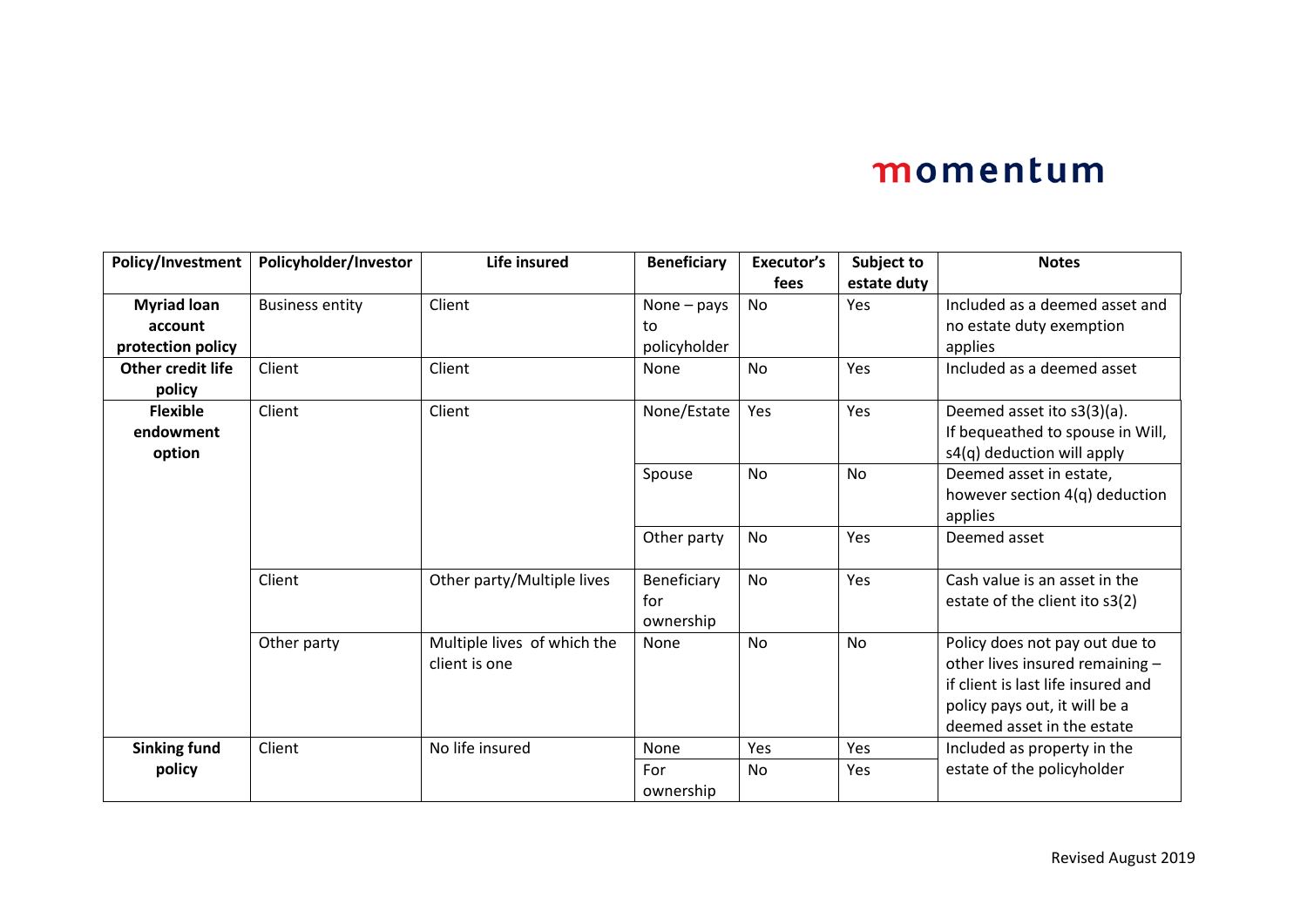| Policy/Investment       | Policyholder/Investor  | Life insured | <b>Beneficiary</b> | Executor's | Subject to  | <b>Notes</b>                       |
|-------------------------|------------------------|--------------|--------------------|------------|-------------|------------------------------------|
|                         |                        |              |                    | fees       | estate duty |                                    |
| Group life cover        | <b>Retirement fund</b> | Client       | Spouse/other       | No         | <b>No</b>   | As the group life cover is part of |
| Approved                |                        |              |                    |            |             | the retirement death benefit it    |
|                         |                        |              |                    |            |             | is excluded for estate duty        |
|                         |                        |              |                    |            |             | purposes ito section 3(2)(i)       |
| Group life cover        | Employer/client        | Client       | Spouse             | <b>No</b>  | <b>No</b>   | Deemed asset in estate however     |
| <b>Unapproved</b>       |                        |              |                    |            |             | s 4(q) deduction applies           |
|                         |                        |              | None               | No         | Yes         | Deemed asset in estate             |
|                         |                        |              |                    |            |             | If the spouse receives the         |
|                         |                        |              |                    |            |             | proceeds via the Will the s4(q)    |
|                         |                        |              |                    |            |             | deduction will apply               |
|                         |                        |              | Other party        | No         | Yes         | Deemed asset in the estate         |
|                         |                        |              |                    |            |             |                                    |
| <b>Retirement funds</b> | Client is member       | Client       | Spouse             | No         | <b>No</b>   | Retirement funds are excluded      |
|                         |                        |              |                    |            |             | from the estate ito $s(3)(2)(i)$ . |
|                         |                        |              | Other party        | No         | <b>No</b>   | Disallowed contributions made      |
|                         |                        |              |                    |            |             | after 1/3/2015 will be included    |
|                         |                        |              |                    |            |             | for estate duty purposes           |
| Compulsory/living       | Client is annuitant    | Client       | Spouse             | No         | <b>No</b>   | The funds originated from          |
| annuities               |                        |              |                    |            |             | retirement funds and therefore     |
|                         |                        |              | Other party        | No         | <b>No</b>   | it is not included in the estate   |
|                         |                        |              |                    |            |             | ito s $3(2)(i)$                    |
|                         |                        |              | None               | Yes        | No          |                                    |
|                         |                        |              |                    |            |             |                                    |